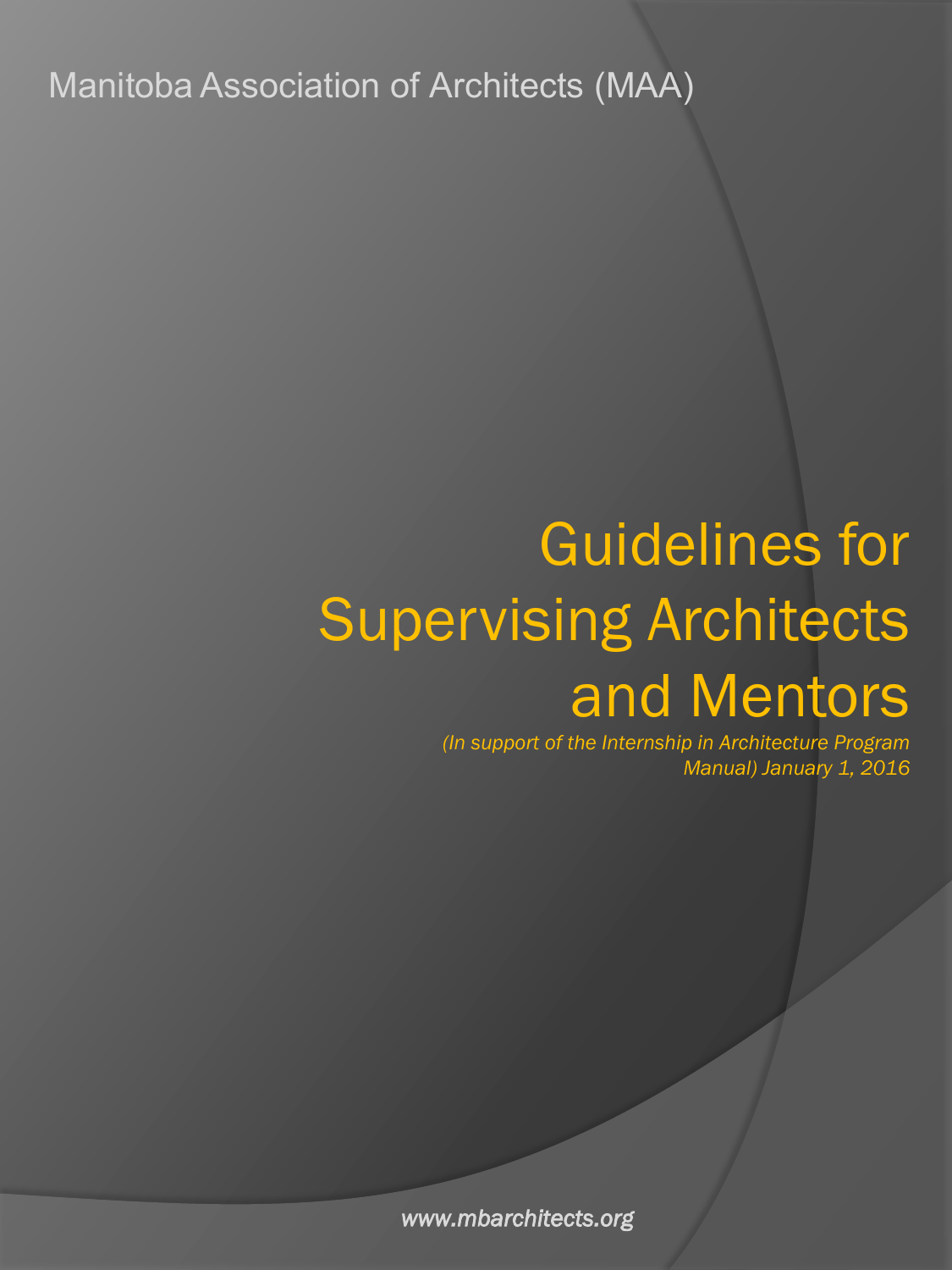### Introduction

The Canadian Architectural profession, through the eleven self-regulating licensing bodies, have the mandate to establish the criteria and process for granting licensure as an Architect in Canada. Successful completion of three key elements – Education, Experience and Examinations – are required for licensing and registration as an Architect. Following graduation from an accredited degree program (Education) and upon certification from the Canadian Architectural Certification Board (CACB) and registration as an Intern in one of the eleven jurisdictions, the Internship in Architecture Program (IAP) is the process by which graduates complete the additional elements – Experience and Examinations.

Based on the aging demographics of the Architectural profession in Canada, at no other time has your commitment to these young professionals been more crucial. Therefore, in order to ensure the future of *your* profession and encourage the next generation of Architects, *Supervising Architects* and *Mentors* are being asked and expected to play a key role in the Intern's successful completion of the IAP process. By engaging in and passing on your many years of valued experience in the architectural profession and with your sustained support and guidance, Interns will learn and develop professionally to carry on this important profession.

This document is intended to provide a brief overview of these essential roles.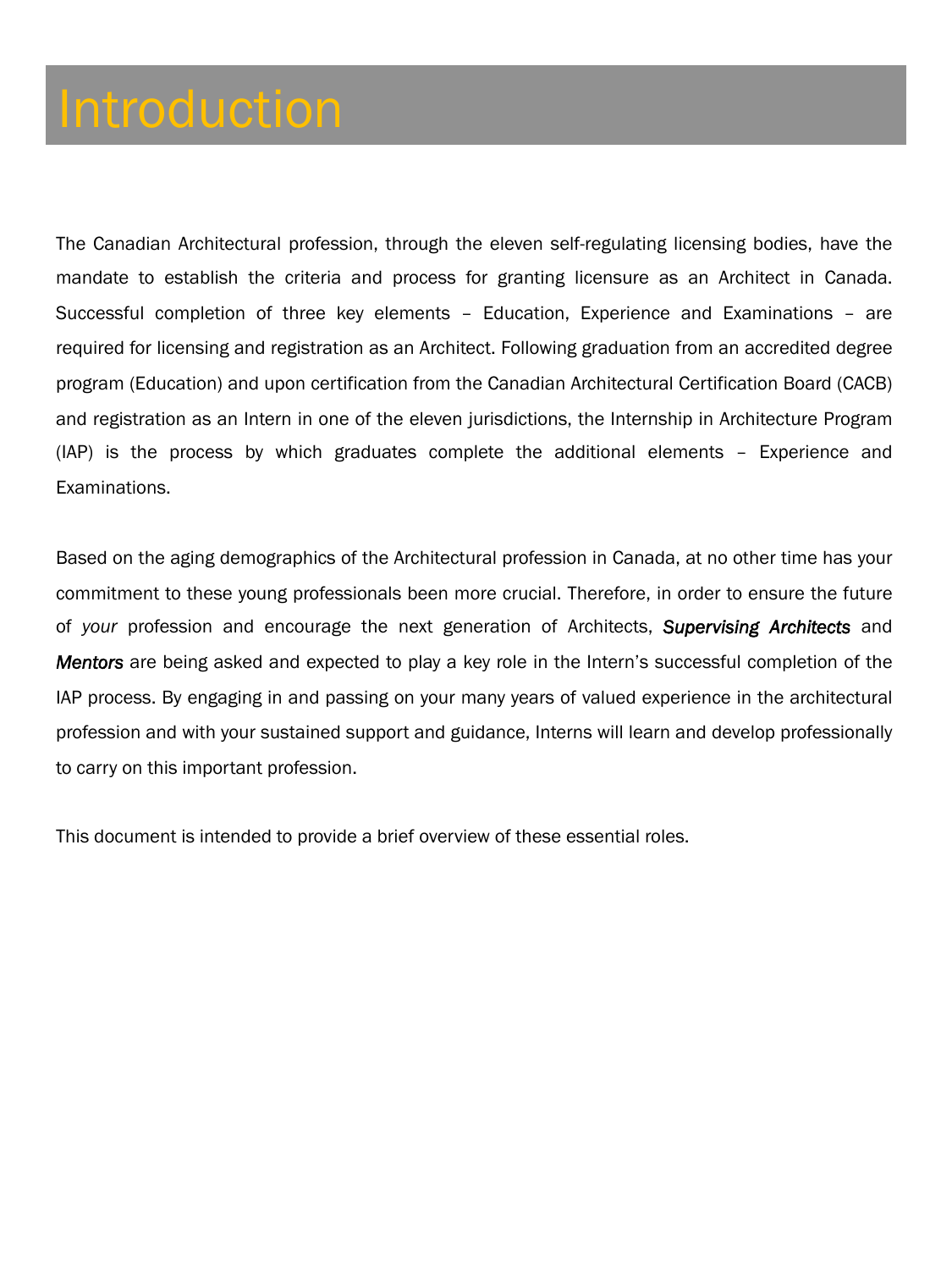#### Application to the IAP

After graduating from an accredited degree program and having his/her education certified by the Canadian Architectural Certification Board (CACB), each graduate is eligible to apply for Intern membership in a Canadian Architectural Licensing Authority (CALA) jurisdiction (preferably of residence). Once the application is approved, the new Intern can then begin fulfilling the requirements of the IAP.

#### Experience Hours

During their internship, Interns accumulate hours of experience towards the required minimum of 3720 hours in specific categories as set out in the IAP Manual and detailed in the Canadian Experience Record Book (CERB). Individual jurisdictions may provide additional guidance or requirements in their Appendix B.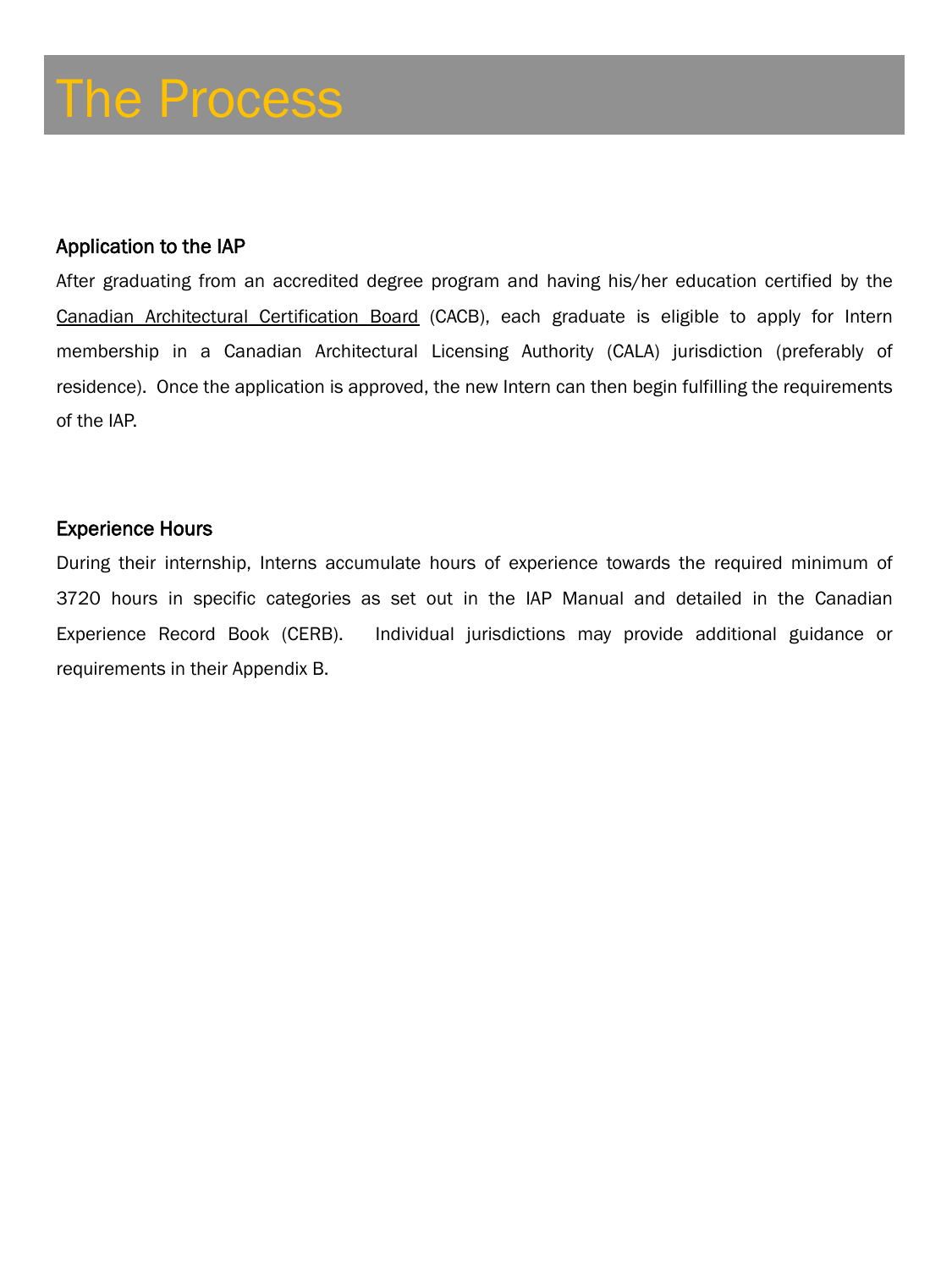A Supervising Architect provides detailed and frequent direction and guidance to the work and learning experience of the Intern, normally in an Architectural practice.

#### Experience Eligibility

Interns accumulate IAP experience hours under the personal supervision and direction (or responsible control) of a registered/licensed Architect in the CALA jurisdiction, in either an architectural practice or other eligible architectural employment situations. Interns and Supervising Architects should note that pre-approval may be required for "other" eligible employment situations.

#### Supervising Architects:

- Are familiar with the IAP's objectives, experience requirements and documentation processes.
- Guide the Intern and help them develop an understanding of the profession and the practice of architecture by giving them the required exposure, work assignments and experience that fulfill the requirements of the IAP.
- Provides detailed comments on the CERB prior to its submission to the CALA jurisdiction. Since the Supervising Architect has first-hand knowledge about the work of the Intern, he/she ensures the information submitted is accurate. Written comments from the Supervising Architect provide insight on the Interns progress to the Experience Reviewer or Review Committee.
- Signs the CERB and initials each page certifying that the Intern has done the described work and has worked the hours submitted, in a timely manner.
- Reviews with the Intern, the Periodic Assessment Forms (PAF) that the jurisdiction provides each Intern after the experience has been reviewed and approved.
- Assists the Intern in responding to questions from the CERB Reviewer or Review Committee.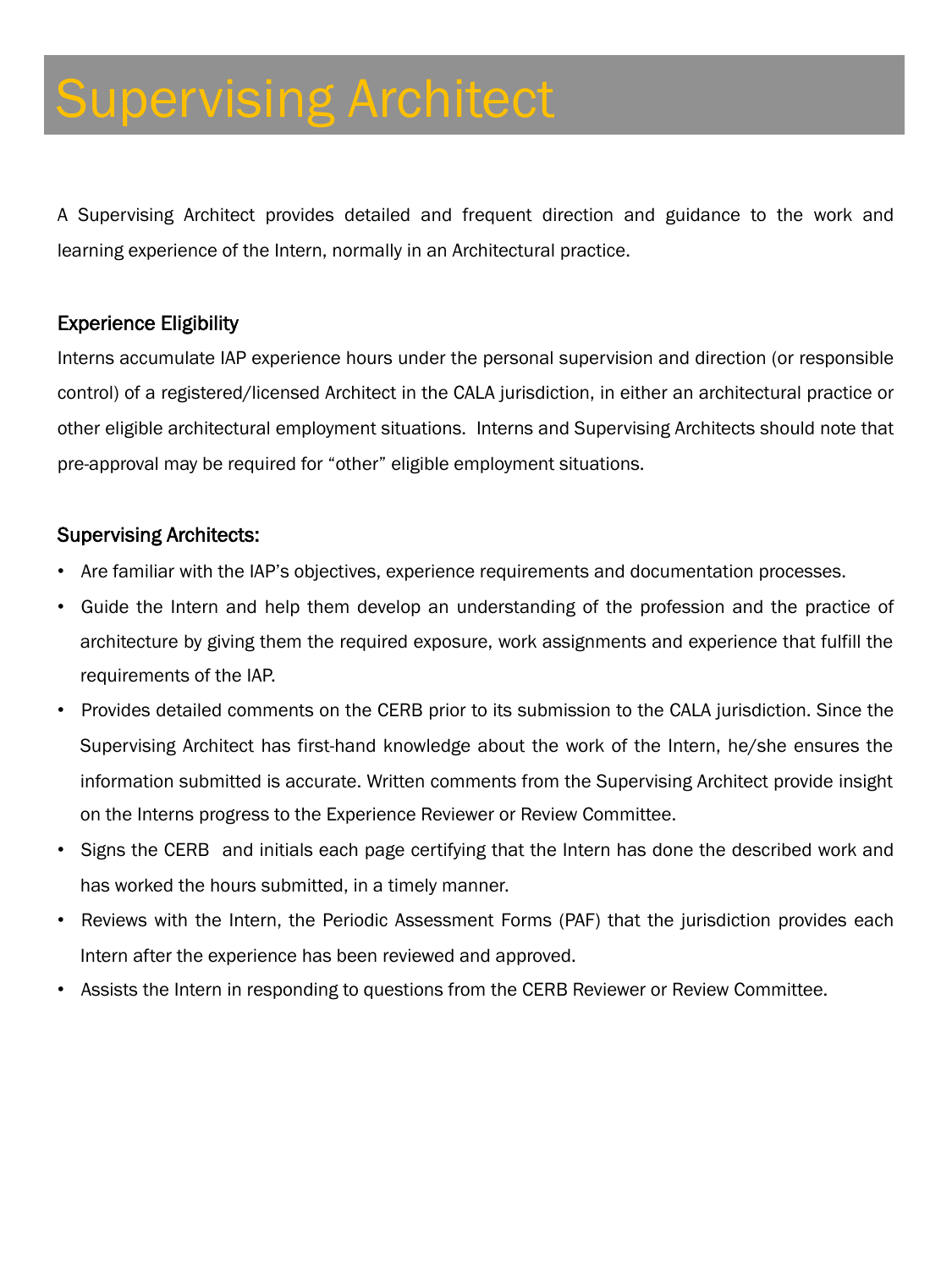## **Mentors**

A Mentor provides confidential professional guidance and advice to the Intern's career development and goals, independent of the Intern's employment.

#### A Mentors Eligibility and Role

Interns must have a Mentor who is a registered/licensed Architect in their recording jurisdiction and is not employed in the Intern's place of employment. In some jurisdictions, a retired Architect can act as Mentor.

The Mentor's role is a less structured relationship than the Supervising Architect however, it is a relationship that may flourish and be life-long. The Mentor can discuss with the Intern workplace concerns, their career choices and objectives and other issues related to the profession. A Mentor acts as an independent advocate for the Intern and provides information and a perspective that is separate from the employer role of the Supervising Architect.

#### Mentor Meetings

In order to assist the Mentor in understanding the importance of their role and what is expected when the Mentor meets with the Intern, template Agendas have been developed (Appendix 1) for initial and follow-up meetings between the Mentor and the Intern.

In some jurisdictions, Mentors may be eligible to receive Continuing Education credits for performing the duties of Mentor. Contact your local jurisdiction for confirmation.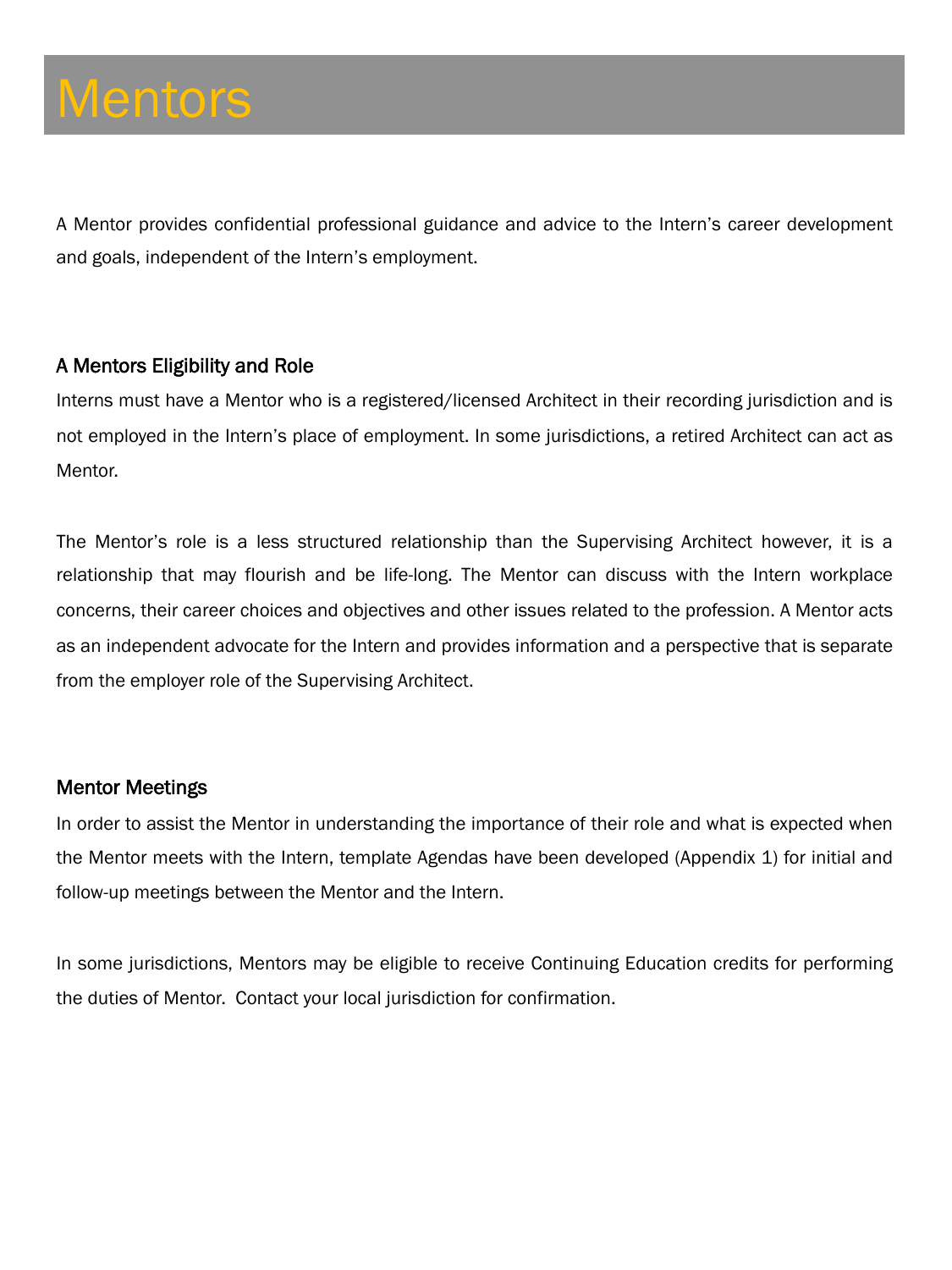### **Mentors**

#### Mentors:

- Meet with the Interns at six month intervals to review his/her CERB prior to each submission to their jurisdiction. At this meeting the Mentor would typically sign the CERB, certifying that they have met with the Intern, discussed their progress and are satisfied that the requirements and objectives of the IAP are being met.
- Ensures the Intern is obtaining the required experience in the subject areas of the CERB. If there are concerns, the Mentor should contact the Provincial Association, Registrar or Executive Director to discuss their observations. A meeting could then be held to address the concerns and adjust the Intern's experience as needed.
- Share insights about the Intern on the CERB as this information will be helpful to the CERB Reviewer or Review Committee.
- May meet with the Intern more frequently, if required, to review progress towards identified goals and objectives, work experience, understanding of professional practice responsibilities and to ultimately foster a healthy and professionally supportive relationship with the Intern.
- Discuss career objectives and broader issues related to the profession.
- Is sufficiently aware the Intern's responsibilities, experience and progress.

#### *NOTE*

In the event that the Mentor can no longer fulfill their role, they must notify the Intern in a timely manner and assist them in finding a new Mentor if possible.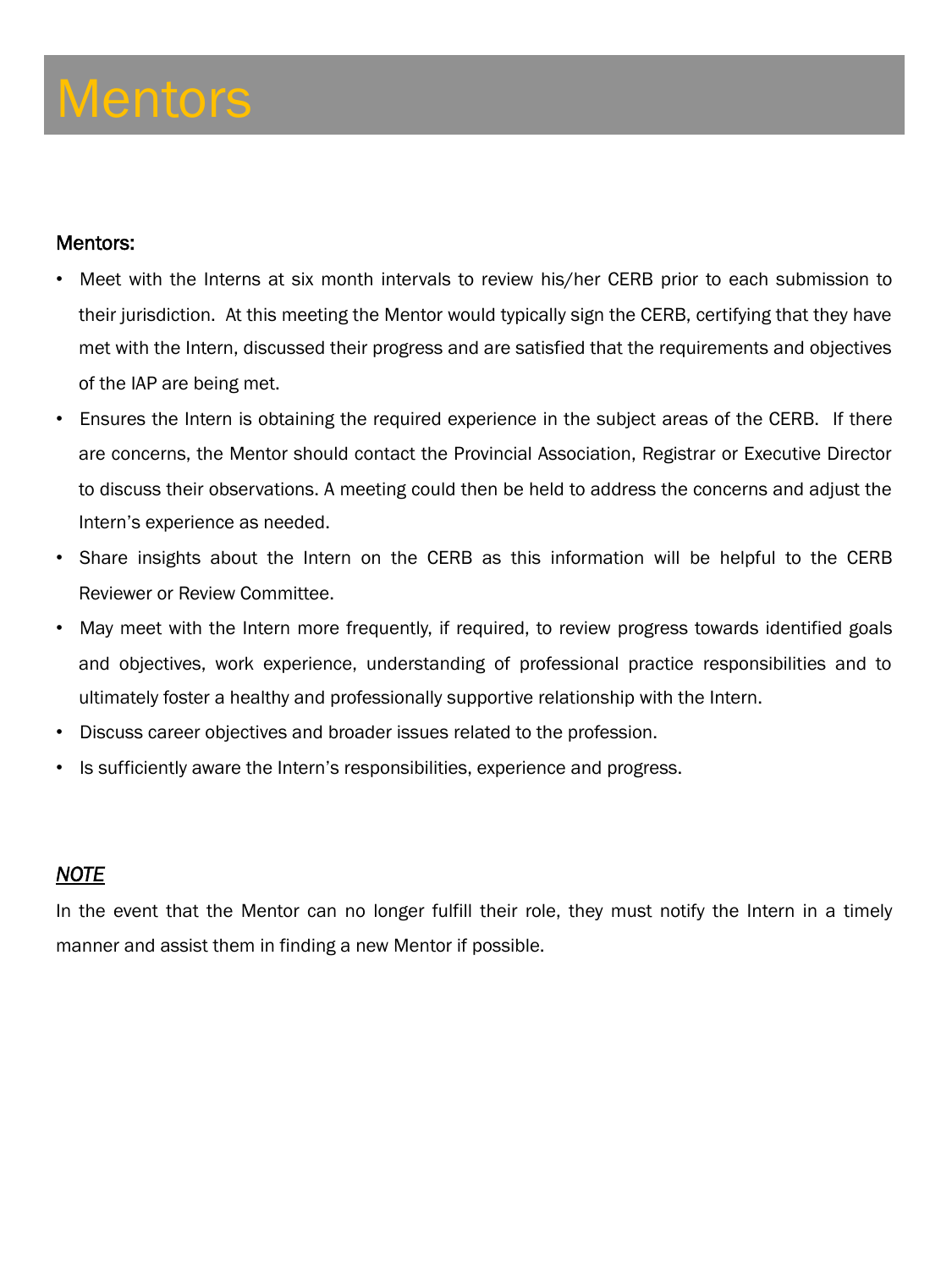#### What if I have questions about the Internship Process or the IAP?

If at any time you have questions regarding your Internship or the IAP, contact your jurisdiction and speak with the person responsible for the IAP, the Registrar or the Executive Director.

#### What additional items do Interns have to accomplish during their Internship?

- Learn professional and ethical best practices as well as some of the practical aspects of working in and running an architectural practice.
- Record a minimum of 3720 prescribed hours of experience in the areas set out in the IAP (in some jurisdictions, Interns are required to submit additional hours and should check with their jurisdiction to confirm experience requirements).
- Successfully complete the Examinations for Architects in Canada (ExAC) after obtaining a minimum of 2800 hours of approved experience.
- Successfully complete the interview for first registration (if required by the jurisdiction).
- Complete the currency of experience requirement (if required by the jurisdiction).

#### Benefits of the IAP

Successful completion of the IAP permits mobility and, following licensure, allows an Architect registered/licensed in one Canadian jurisdiction to be eligible for licensure in every other Canadian jurisdiction.

#### Reference Material for Interns

- Canadian Handbook of Practice (CHOP)
- The National Building Code of Canada (NBC) or jurisdictional Code
- The Regulatory requirements of their jurisdiction (i.e. Architect Act, By-Laws, Practice Bulletins, etc.)
- The measurable outcome criteria required for Broadly Experienced Foreign Architect (BEFA) candidates.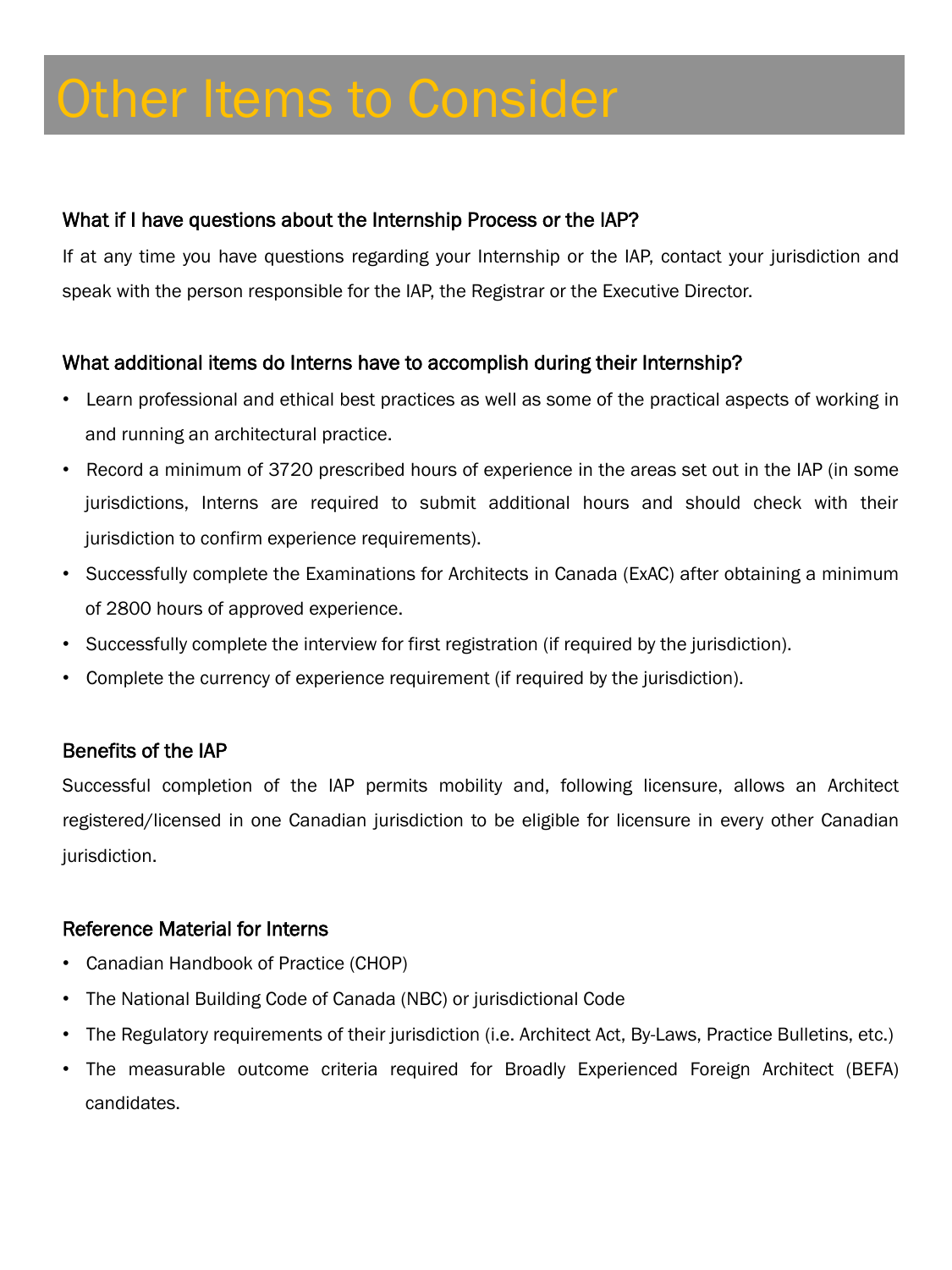# In Summary……..

#### A few additional items of note for Supervising Architects and Mentors.

- Interns may not call themselves "Architects", which through legislation may be protected and used by registered members only. Interns should contact their jurisdiction regarding any permitted title and membership designation.
- Intern's CERB must be submitted to their recording jurisdiction every 900-1000 hours or when changing employers. Interns should confirm their recording jurisdiction's policy regarding CERB submissions, including deadlines and penalties for late submissions.
- Interns must keep their place of employment, Supervising Architect and Mentor information current with their recording jurisdiction. Before changing employment, Interns should ensure their work experience will meet the requirements of the IAP.
- Administration of the ExAC is the same across the country. The exam is currently held once a year, concurrently in every jurisdiction, over the same two-day period typically in late-October or early November.
- Interns may be eligible to record experience gained in a foreign jurisdiction but should speak with the recording jurisdiction before claiming this experience to determine if it would satisfy the requirements of the IAP.
- The IAP allows mobility between Canadian jurisdictions.
- Interns are expected to become familiar with the IAP manual, the appendices and related documents if they wish to register in the IAP.
- Interns are expected to become familiar with the Architects Act, By-Laws and related legislative documents in the jurisdiction for which they are seeking licensure and registration.
- Every jurisdiction has policies related to parental leave, etc. and financial hardship. Interns are encouraged to contact them directly for further information.
- In addition to successful completion of the IAP, some jurisdictions have additional requirements for licensure and registration as an Architect. Interns are encouraged to contact their recording jurisdiction for additional information.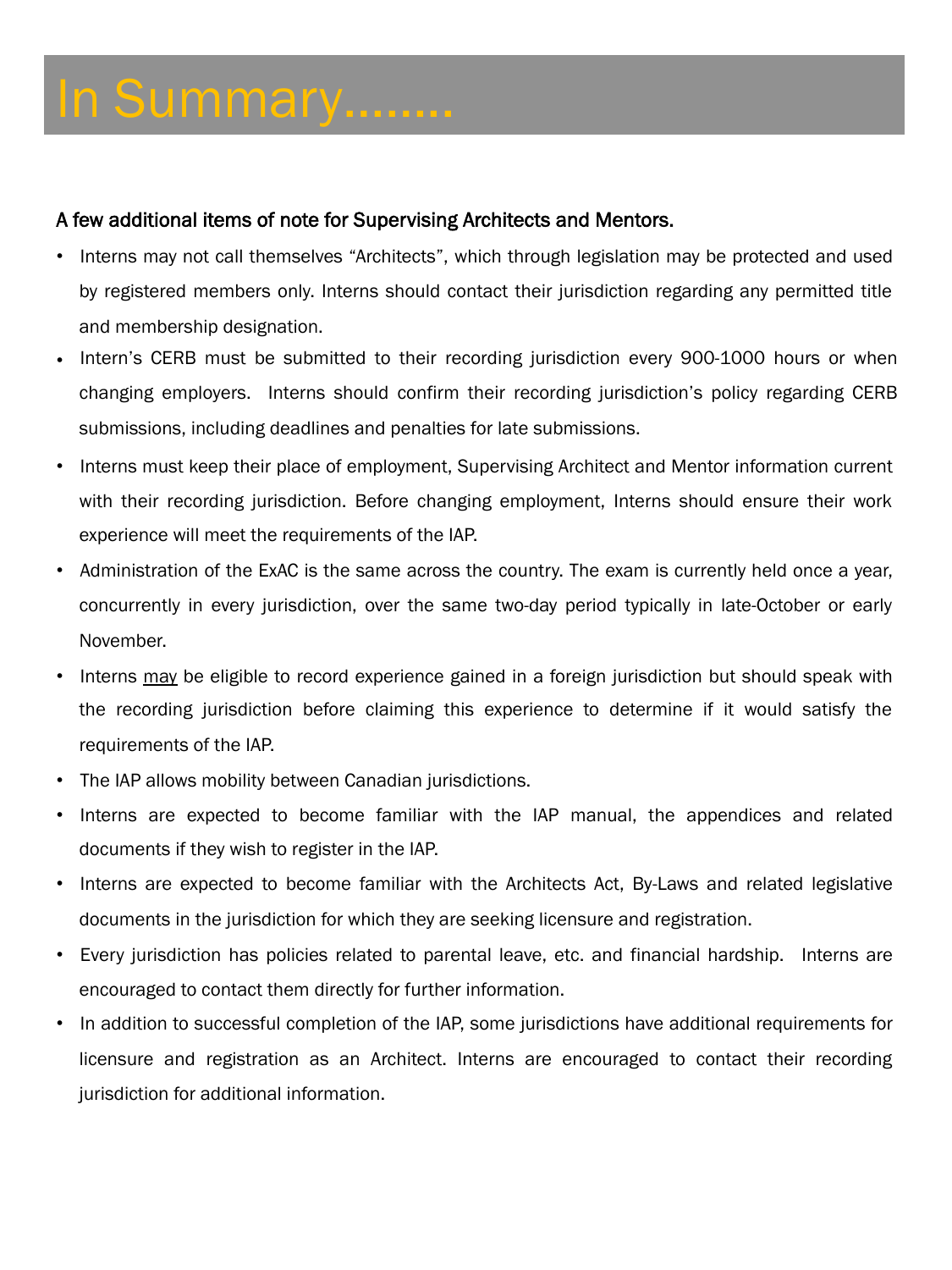#### Obligation for Completion

Interns are responsible for submission of the CERB to their recording jurisdiction on a regular basis (every 900-1000 hours), upon review by the Supervising Architect and Mentor, until such time as all of the mandatory hours in each of the specific categories have been satisfied. Architectural experience which is more than 12 months past due will be subject to special conditions and may not be accepted in some jurisdictions.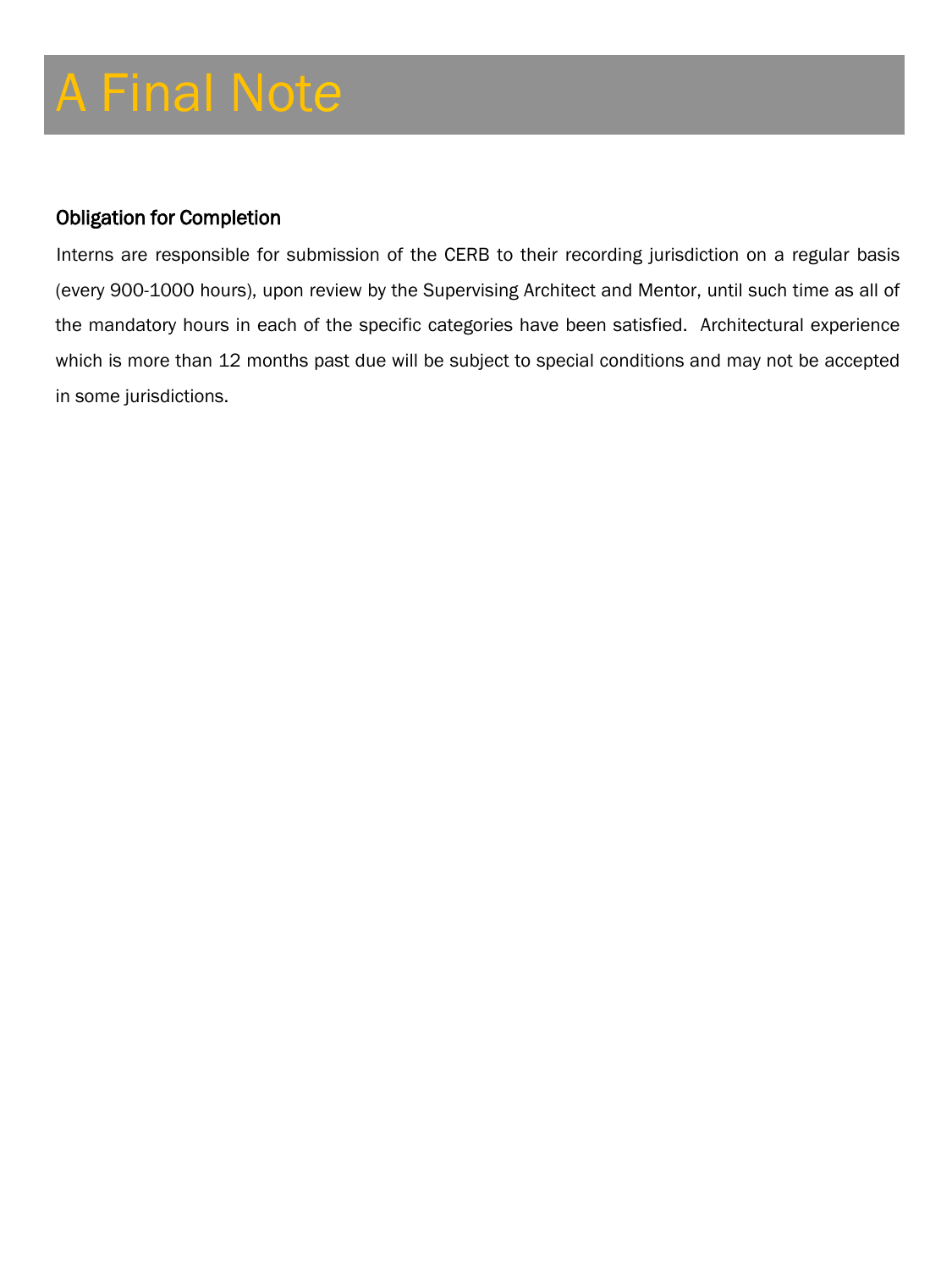*Proposed Template Agendas for Mentor – Intern Meetings* 

#### Proposed Template Agenda  $-1<sup>st</sup>$  Meeting

- 1. Intern to establish long-term goal completion of IAP
	- a) Identify time frame
	- b) Discuss how Mentor can provide assistance and support to encourage development of goal
- 2. Intern to identify short term and intermediate goals and develop a plan.
	- a) Identify possible obstacles for completing plan and intended schedule
	- b) Include in your goals, specific CERB experience categories
	- c) Goal for written examinations
	- d) Goal for other components of the IAP
	- e) Consider together priority and logistics
	- f) Discuss how Mentor can assist, support and encourage development of goals
- 3. Intern and Mentor discussion
	- a) Intern's current work experience, professional practice, issues arising
	- b) Mentor to provide feedback and guidance

#### Proposed Template Agenda – Subsequent Meetings

- 1. Review progress towards long-term goal; adjusting as necessary
- 2. Review progress to short-term and intermediate goals
- 3. Discussion of current work experience, issues arising, providing assistance, support and encouragement.